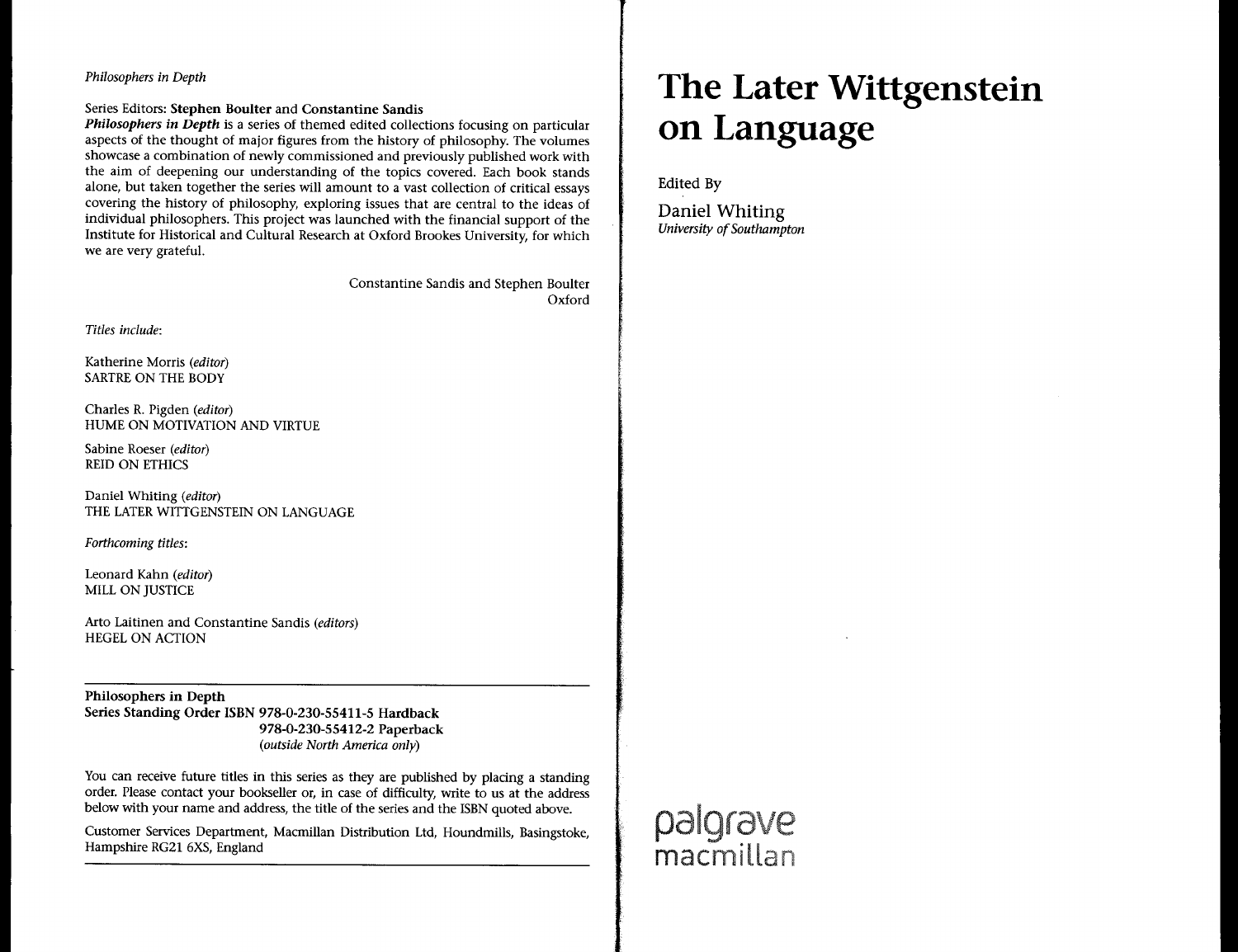\*

Selection and editorial matter © Daniel Whiting 2010 Chapters © their individual authors 2010

All rights reserved. No reproduction, copy or transmission of this publication may be made without written permission.

No portion of this publication may be reproduced, copied or transmitted save with written permission or in accordance with the provisions of the Copyright, Designs and Patents Act 1988, or under the terms of any licence permitting limited copying issued by the Copyright Licensing Agency, Saffron House, 6-10 Kirby Street, London EC1N 8TS.

Any person who does any unauthorized act in relation to this publication may be liable to criminal prosecution and civil claims for damages.

The authors have asserted their rights to be identified as the authors of this work in accordance with the Copyright, Designs and Patents Act 1988.

First published 2010 by PALGRAVE MACMILLAN

Palgrave Macmillan in the UK is an imprint of Macmillan Publishers Limited, registered in England, company number 785998, of Houndmills, Basingstoke, Hampshire RG21 6XS.

Palgrave Macmillan in the US is a division of St Martin's Press LLC, 17S Fifth Avenue, New York, NY 10010.

Palgrave Macmillan is the global academic imprint of the above companies and has companies and representatives throughout the world.

Palgrave® and Macmillan® are registered trademarks in the United States, the United Kingdom, Europe and other countries

ISBN 978-0-230-21968-7 hardback

This book is printed on paper suitable for recycling and made from fully managed and sustained forest sources. Logging, pulping and manufacturing processes are expected to conform to the environmental regulations of the country of origin.

A catalogue record for this book is available from the British Library.

A catalog record for this book is available from the Library of Congress.

10 9 8 7 6 5 4 3 2 1 19 18 17 16 15 14 13 12 11 10

Printed and bound in Great Britain by CPI Antony Rowe, Chippenham and Eastbourne

# **Contents**

| Preface                        |                                                                                                 | vi   |
|--------------------------------|-------------------------------------------------------------------------------------------------|------|
| Acknowledgements               |                                                                                                 | viii |
| <b>Notes on Contributors</b>   |                                                                                                 | ix   |
| Abbreviations                  |                                                                                                 | x    |
| Introduction<br>Daniel Whiting |                                                                                                 | 1    |
| 1                              | Wittgenstein's Definition of 'Meaning' as 'Use'<br>Paul Horwich                                 | 17   |
| 2                              | Meaning and Use<br>P. M. S. Hacker                                                              | 26   |
| 3                              | The Use of Pejoratives<br>Timothy Williamson                                                    | 45   |
|                                | 4 Wittgenstein's Externalism<br>William Child                                                   | 63   |
| 5.                             | Wittgenstein and Expressivism<br>David Macarthur                                                | 81   |
|                                | 6 Meaning and Context: A Survey of a Contemporary Debate<br>Emma Borg                           | 96   |
| 7.                             | Particular and General: Wittgenstein, Linguistic Rules, and Context<br>Daniel Whiting           | 114  |
| 8                              | Necessity, A Priority and Analyticity: A Wittgensteinian Perspective<br>Hans-Johann Glock       | 133  |
| 9.                             | Es braucht die Regel nicht: Wittgenstein on Rules and Meaning<br>Kathrin Glüer and Åsa Wikforss | 148  |
|                                | 10 Kripke's Wittgenstein, Factualism and Meaning<br>Alexander Miller                            | 167  |
| 11                             | Transcendental Idealism in Wittgenstein, and Theories of Meaning<br>A. W. Moore                 | 191  |
| 12                             | Kripke's Wittgenstein, On Certainty, and Epistemic Relativism<br>Martin Kusch                   | 213  |
| References                     |                                                                                                 | 231  |
|                                | <b>Index</b>                                                                                    |      |
|                                |                                                                                                 |      |

v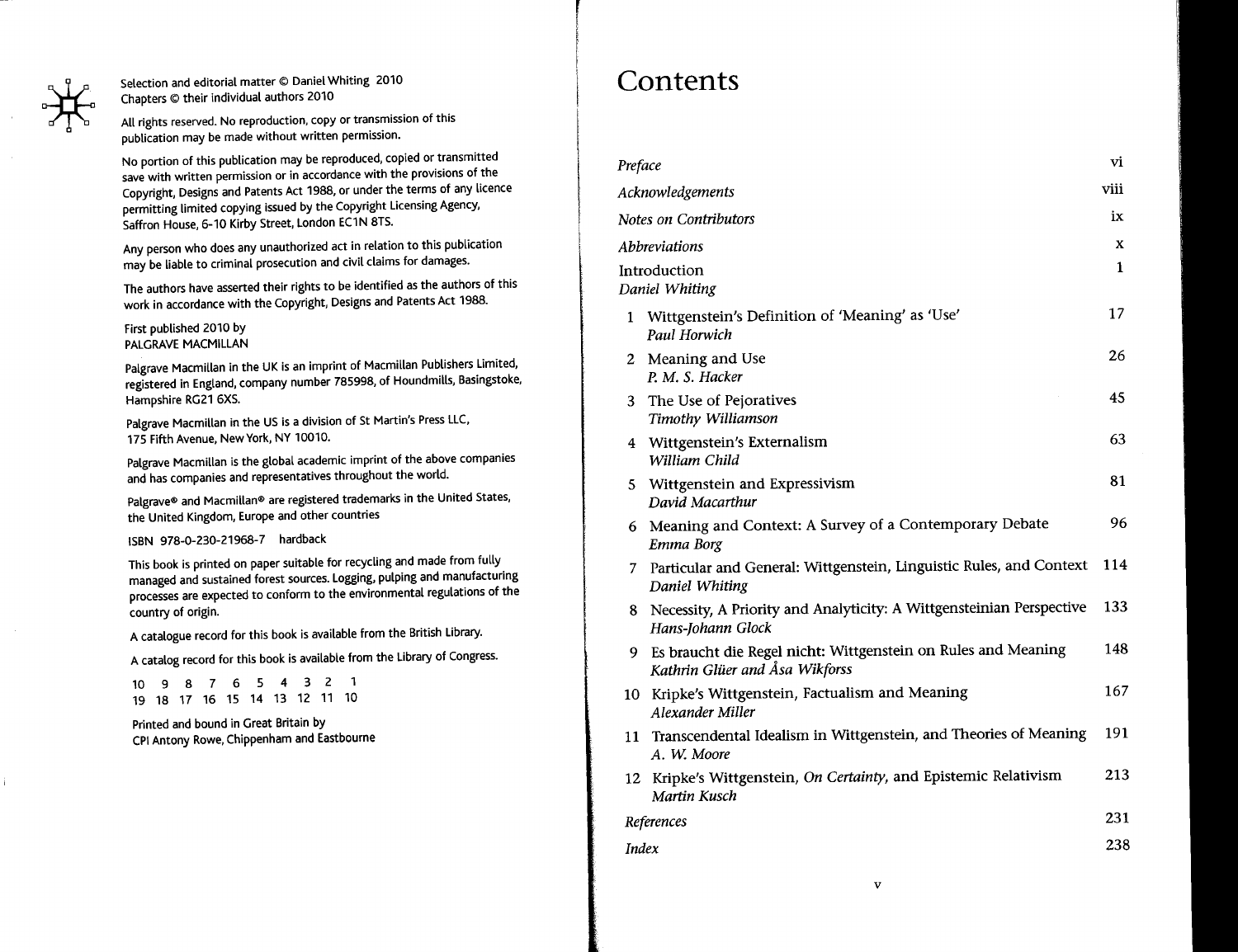# 7 **Particular and General: Wittgenstein, Linguistic Rules, and Contexf**

Daniel Whiting

### **7.1 Introduction**

Wittgenstein famously remarks that 'the meaning of a word is its use' *(PI* §43). Whether one views this as gesturing at a 'theory' of meaning, or as aiming primarily to dissuade us from certain misconceptions of language that are a source of puzzlement, it is clear that Wittgenstein held that for certain purposes the meaning of an expression could profitably be characterised as its use.

Throughout his later writings, however, Wittgenstein's appeal to the notion of use pulls in two directions. Often, Wittgenstein connects the notion of an expression's meaning with that of use in the sense of *usage* or *practice.* More specifically, he suggests that for an expression to possess meaning is for there to be a practice of employing it according to certain rules. 'That', he tells us, 'is why there exists a correspondence between the concepts "rule" and "meaning'" (OC §62; ct. PG 68; PO 51; RFMVI §28; VoW 103). Indeed, Wittgenstein goes so far as to say, 'The rule-governed nature of our languages permeates our life' (ROC §303). Call the view that the meaning of an expression is determined by a general principle governing its use, *rulism.*

Elsewhere, Wittgenstein appears to place emphasis on use in the sense of *utterance on an occasion* (see OC §§1O, 347):

If, for example, someone says that the sentence "This is here" (saying which he points to an object in front of him) makes sense to him, then he should ask himself in what special circumstances this sentence is actually used. There it does make sense.

#### (PI §1l7)

The suggestion seems to be that what a person expresses in uttering an expression on an occasion is determined, not merely by the words used, but also by salient features of the 'situation' (Z §9). Call the view that the significance of an expression when uttered is determined in a non-negligible way by the surrounding circumstances, *contextualism.*

Many contemporary philosophers, avowedly following Wittgenstein, advance some form of contextualism.<sup>1</sup> Several, however, take contextualist considerations to threaten the idea that for an expression to possess meaning is for its use to be governed by a rule. Wittgenstein himself appears to find no problem in maintaining both views simultaneously. Likewise Searle, a prominent contextualist, unabashedly states that languages are 'sets of constitutive rules' (1979: 176-7), that an expression's meaning 'is determined by rules' (1969: 48). The attitude of Travis, another influential contextualist, is more difficult to pin down, but the overall impression is one of antipathy towards rulism. While Travis readily speaks of 'the rules of a language game' (2006: 18), language games are 'objects of comparison' and being governed by rules might not be one of the respects in which they are comparable to language proper. On one occasion, Travis grants that "'bachelor" is plausibly governed by' a rule (2000: 213) but leaves open whether in this respect 'bachelor' is normal or exceptional. In any case, he immediately proceeds to insist that the rule does not settle the correct use of the expression. Elsewhere Travis straightforwardly denies that an expression's meaning provides 'a set of (effective) standards of correctness such that the standards governing the word on a speaking are always and exactly some selection from these' (1989: 107), that there are 'principles' governing the use of terms that do not refer 'to anything it takes special human capacities to recognize' and yet 'determine [...] *when* such descriptions [involving them] would be true' (2006: 12-13). However, it is possible that the target of these remarks is not the notion of general principles per se but that of principles that apply in *all* situations, *fully* fixing the correctness of uttering an expression and thereby its significance on those occasions *independently* of our distinctively human perspective on such matters.

Travis's evasiveness might reflect diffidence over the compatibility of contextualism and rulism. Other contextualists, in contrast, are less reticent. Dreyfus, for example, explicitly states that 'practices do not arise from [...] rules' (1991: 22). Similarly, Cavell insists that 'language does not, in fact or in essence, depend upon such a structure [...] of rules' (2002: 48). Again, Dancy insists that language-use 'is not a matter of the application of rules' (2004: 198; see also Luntley 2003).

Why contextualism should be incompatible with rulism is not immediately apparent but the rough idea  $-$  to be unpacked below  $-$  is as follows. Contextualism suggests that circumstances are a principal factor with respect to the appropriateness of employing an expression, and so the import of doing so. Thus, context-invariant principles cannot play an important role in deciding the appropriateness of employing an expression, and so the import of doing so. One might say that contextualism's emphasis on *particular* occasions of utterance is at odds with rulism's emphasis on *general* standards of usage.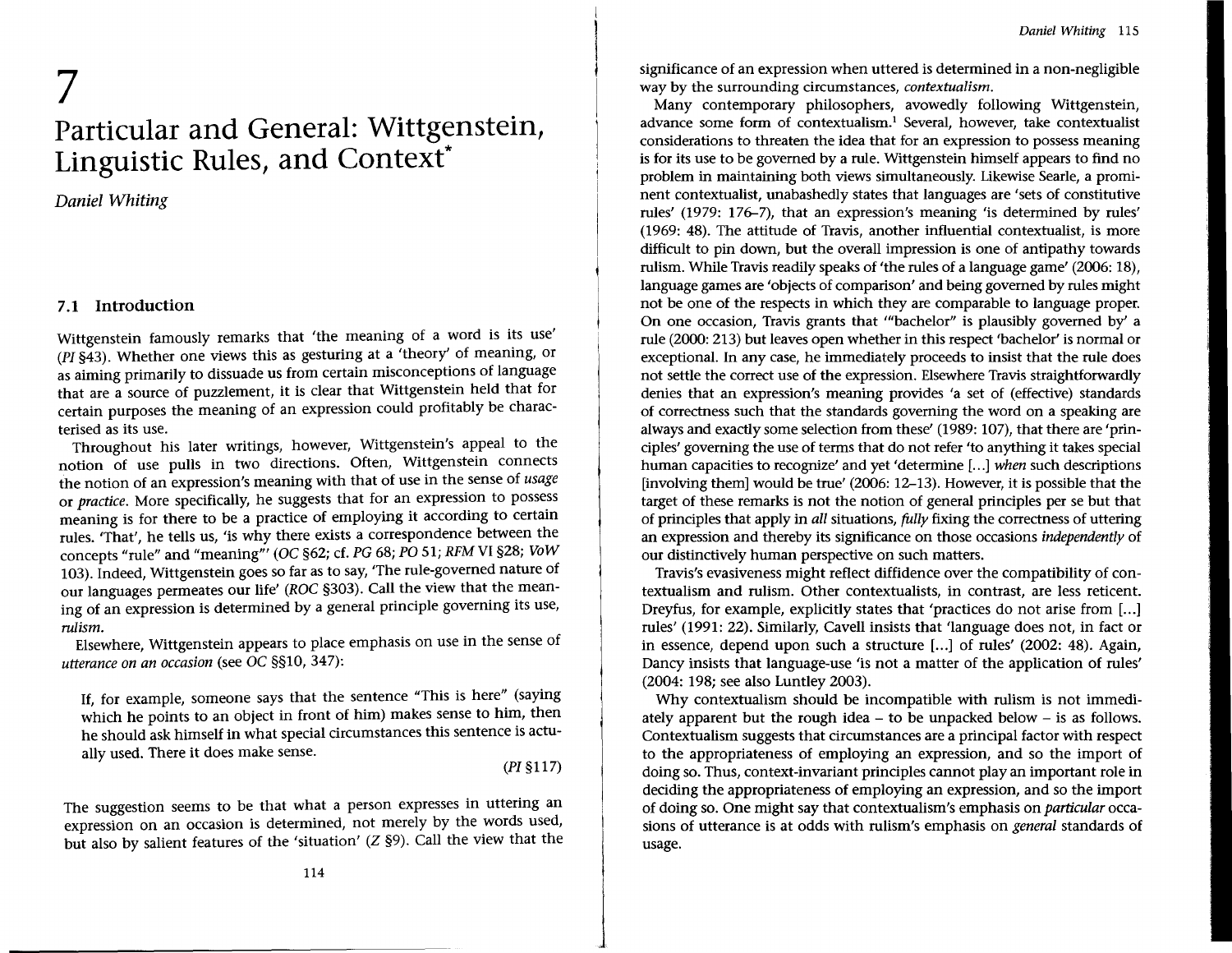There are two ways in which rulism's proponent might seek to respond to this challenge. First, she could attempt to demonstrate that contextualism is mistaken or more problematic than opposing positions.<sup>2</sup> Alternatively, she could try to diffuse the alleged clash between rulism and contextualism and so the apparent tension within Wittgenstein's philosophy - by showing that there is nothing in contextualism that rulism's proponent need deny. I shall pursue the latter option and, in doing so, vindicate Wittgenstein's apparent readiness to advance both.<sup>3</sup>

## 7.2 **Captivating pictures**

So far, I have talked vaguely of contextualists holding a view about the significance of an uttered expression and what speaks for or against its employment. In this section, I shall make this more concrete by outlining a picture of language that contextualists oppose.

Dancy outlines a commonly held view according to which 'the meaning of a complex expression is determined by the meanings of its parts and how they are combined, and its parts would make the same contribution to any other complex in any other context'. Against this, Dancy maintains that 'one and the same term can make different contributions in different contexts' (2004: 194). This, as Dancy makes clear, challenges three prevalent ideas:

First, that our understanding of utterances and sentences is inferential. Second, that the normativity of language is a matter of its being governed by rules. Third, that the terms of ordinary language have invariant core meanings.

(2004: 197)

With striking similarity, Conant describes a picture according to which 'understanding the content [expressed in an utterance] is just a function of (1) our understanding of the meanings of the individual words of which the assertion is composed and (2) our knowledge of the rules of the language'. Against this, he insists that meaning 'is not something which an expression possesses all on its own and which is subsequently imported into a context of use', and so understanding what is expressed on an occasion of utterance cannot consist in grasp of context-invariant rules (1998: 228, 240).

Travis too, in terms very much alike, outlines a perspective on language according to which

[a] sentence is a structure of parts, each of which, in meaning what it does, makes a definite contribution to that sentence's way of representing. Jointly, these contributions determine how the sentence represents.

(2000: 199)

Wedded to this, Travis says, is the idea that 'for a statement to bear the understanding that it does is for it to be governed by some set of principles which determine, univocally, everything that is determined as to when it would be true and when it would be false' (2000: 208). In turn, this is part and parcel of the assumption that fluency in a language

is an instance of a sort of capacity which is always representable by some set'of propositions, or principles from which follows all that we can recognise as to when words are [...] used correctly.

In opposition, Travis invites us 'to suppose [...] there to be no such way of calculating, or deriving, from given principles' what is said in an utterance on an occasion (2006: 11, 31).

The view challenged above is one according to which an expression possesses a constant meaning, determined by a general rule governing its employment, in virtue of which it makes an invariant contribution to the meanings of complex expressions and to what might be said on an occasion of use. In its place, the contextualist asks us to recognise that what contribution an expression makes to what is said by its utterance is determined by facts about the particular occasion of utterance.

But what speaks in favour of contextualism? A common route to it is by reflection on situations in which the same expression appears, on *different* occasions, to be used to say *different* things (express different thoughts, propositions or truth-evaluable contents). Insofar as there is allegedly nothing remarkable about such cases, one is supposedly warranted in generalising from them to conclude that context-sensitivity is ubiquitous.

Consider:4

- (1) Milk is in the fridge.
- (2) Snow is white.

Crucially, (1) does not appear incomplete or ambiguous and contains no obviously indexical terms, such as 'I' or 'this', whose reference one would expect to vary systematically with context. Suppose, however, that David utters (1) and that, on opening the fridge, Kelly finds only a few drops of milk on a shelf. Whether she should evaluate what David said in uttering (1) as true or false, and so what he said, arguably depends on whether he uttered it in response, say, to her asking if the fridge was clean or her asking whether there is enough milk for cereal. Depending on the context, in uttering (1) David might have said different things.

Likewise, imagine that Elliot asks me what colour to use for the mountain peak he is painting. I utter (2) and, in doing so, one would reasonably take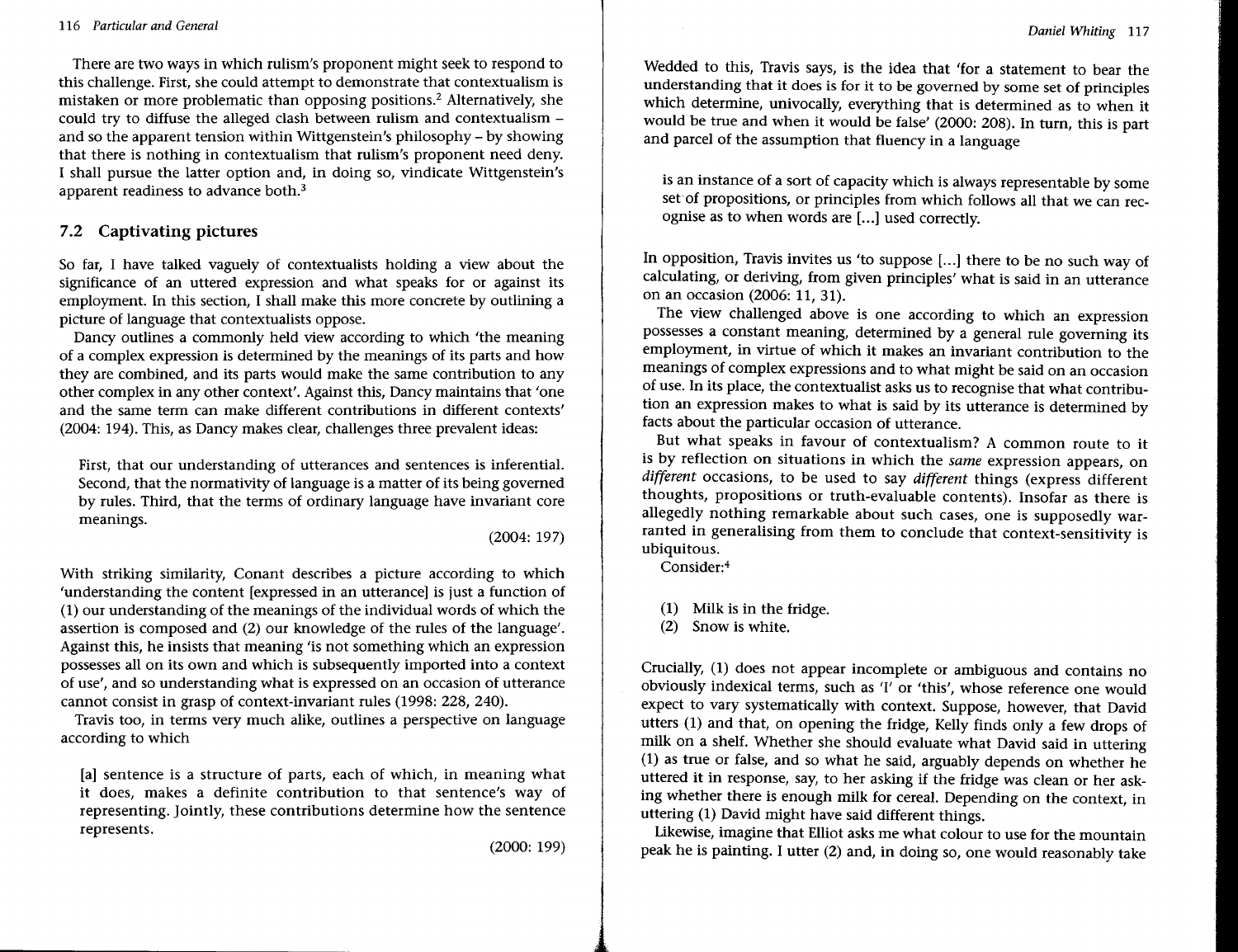me to have spoken truthfully. Suppose later Elliot stomps dirty snow across the newly cleaned kitchen tiles. I admonish him for doing so but he replies, 'That's not snow. Snow is white'. One would reasonably take him to have spoken falsely. Hence, what one expresses in uttering (2) appears to depend on the context.

What, then, determines the significance of an utterance if not (only) the expressions employed? Contextualists, like Austin, typically appeal to 'the intents and purposes of the utterance and its context' (1975: 143). Given this, there are things that one may 'rightly expect of giving a description; ways one has a right to expect oneself thereby to be enabled to deal with the surroundings one then confronts' (Travis 2006: 30). If the point of uttering (1), for example, is to answer a question about breakfast supplies, Kelly should reasonably expect to find a sufficient amount of suitably packaged milk. These are not arcane facts beyond the ken of ordinary people but the sort anyone acquainted with the situation, and aware of the kinds of needs and interests humans have, could discern.

Insofar as it is straightforward to see how one might tell stories such as those sketched above for Virtually any sentence in a language, it would appear that contextualism is true. For such reasons, alongside the above, Dreyfus remarks that 'the truth conditions of an assertion are always relative to a background' (1982: 22). Searle agrees, maintaining that 'the notion of the literal meaning of a sentence only has application relative to a set of contextualised or background assumptions' (1979: 117; cf. 1983: 145). Likewise, Putnam claims that 'the content of an utterance depends on the particular context in which it is spoken' (1999: 87). Moore too approves of the suggestion that 'The meaning of a word, as used in a specific context, has no life outside that context' (1997: 96).<sup>5</sup>

No doubt there are many things one might challenge at this point. I shall set these qualms aside, however. The present concern lies not with the reasons given in favour of contextualism, but with its consequences.

The view that the significance of an uttered expression is ineliminably determined by the particular circumstances threatens to conflict with rulism's claim that an expression's meaning is fixed by a general rule governing its employment. As Recanati suggests:

On the resulting picture, words are not primarily associated with abstract 'conditions of application', constituting their conventional meaning [...] The conditions of application for words must be contextually determined. (2005: 190)

Note that on this account, the very notion of an invariant meaning is jettisoned along with that of a rule specifying the conditions of its employment. This at least suggests that the notions of linguistic meaning and of rules stand or fall together.

## 7.3 **A rule by any other name**

Contextualism immediately raises the following worry. It would seem that, according to it, there are no invariant bounds as to what any given term expresses, which changes its meaning on each occasion of use, and so there are no general guidelines for the term's employment. Consequently, it is hard to comprehend how speakers could understand such an indefinite variety of meanings or command mastery of the uncircumscribed ways in which the term might be employed.

Contextualists like Dreyfus sometimes appeal to a person's familiarity with 'shared background practices', or allude to 'the skilful ways we are accustomed to comport ourselves' (1991: 75; cf. Cavell 1999: 168; Travis 2008: ISS). One cannot, though, help sympathising with McManus's worry that these gestures amount to little more than 'identifying our difficulty, not eliminating it' (2008: 444). True, a subject speaks meaningfully and understands her interlocutors in virtue of being able to comport herself skilfully in certain practices, but what one needs to know is precisely how this is possible in the absence of general principles that she might bring to the occasion.

Moreover, while it might be true that an expression can be put to a variety of uses in various circumstances, appearances strongly suggest that there are robust constraints that hold whatever the occasion. As Cavell admits, 'not just any projection will be acceptable' (1999: 182). While (1), for example, might be used to speak of a few drops of milk in a refrigerator, it could not be used to speak of a puddle of lemonade on a hotplate. In which case, with Mulhall, one might justifiably wonder how one could account for these limits 'without adverting to some idea of a systematic web of norms' (2003: 96).

Anticipating such concerns, Dancy proposes the following account of linguistic competence:

To know the meaning of the term is to know the *sorts of*semantic contribution that the term can make to a large context, and to have a general understanding of what *sorts of* context are those in which it will make this or that *sort of* contribution.

(2004: 196)

In addition, in the light of that understanding, one must on a particular occasion of use 'be able to tell, to a reasonable degree, which particular contribution the term is in fact making' (2004: 194). On this picture, a sentence *does* possess a kind of general role, but not to express a particular thought; rather, as Conant insists, it is 'a linguistic instrument which is usable in many different circumstances to express any of many distinct thoughts' (1998: 242). This suggests that understanding a sentence, mastering the use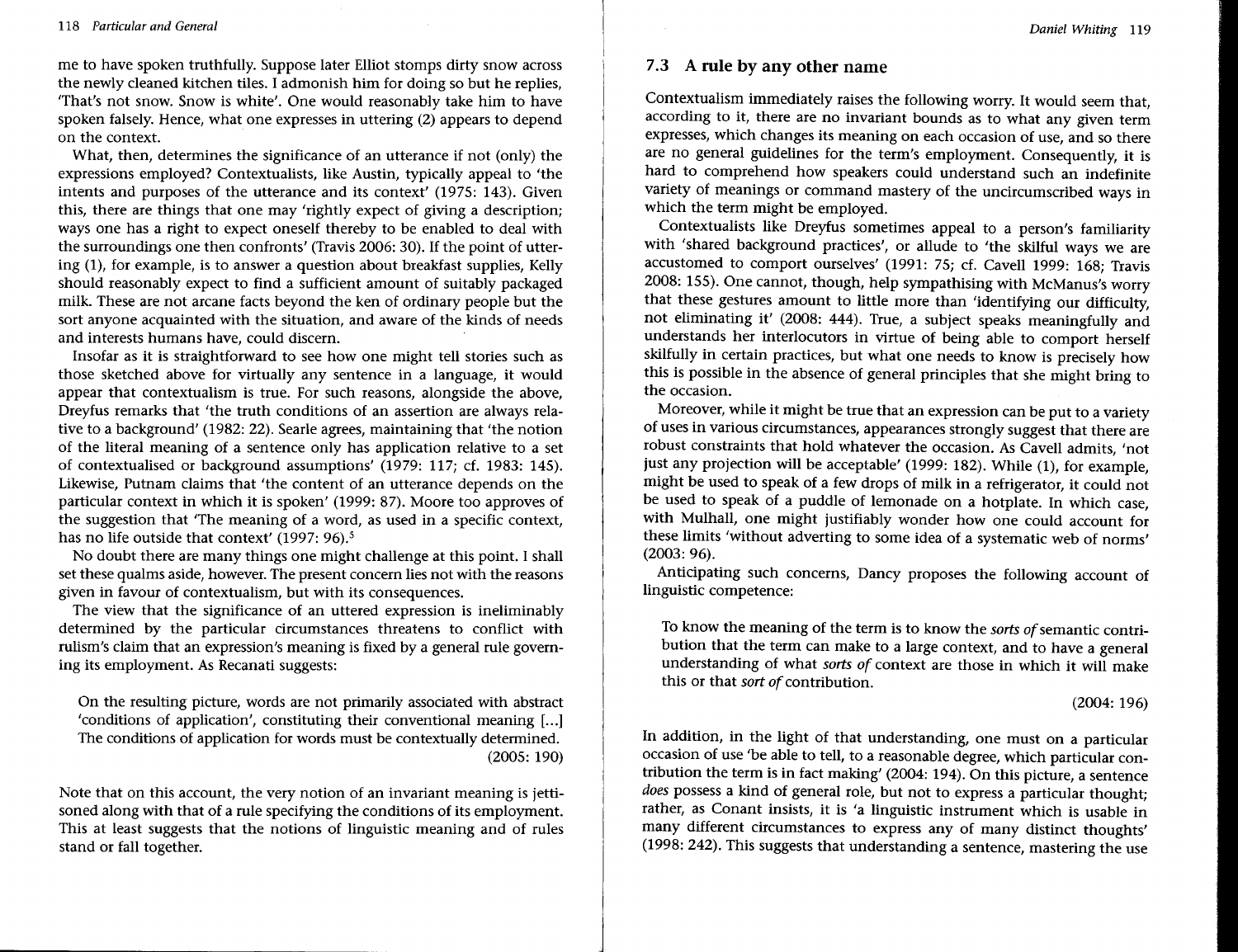of this 'instrument', requires appreciating not what *thought* it expresses but what *sort* of thought it is capable of expressing when uttered.

In view of this, Dancy allows that one can talk of 'the meaning' of an expression 'in general' as 'the range of differences that it can make', that there 'is a sense [...] in which the term has the same meaning wherever it appears' (2004: 194). Indeed, while some remain resistant (Conant 1998: 240-1), it is not uncommon for contextualists to allow that expressions possess occasion-independent meanings. What they characteristically insist is that those meanings do not *determine* but only *constrain* what might be expressed by an uttered expression. Of all the things that meaning allows might be expressed, it is the job of circumstances to select from among them (see Austin 1975: 145; Putnam 1999: 87; Travis 1989: 17-18; 2006: 32; 2008: 96, 109-10).

One might ask, however, whether this contains anything that rulism's proponent need deny. For these contextualists, there is a 'range of contributions' that each term can make when uttered, which is constrained by a circumstance-independent meaning. Entirely compatible with this, surely, is the view that it is precisely general rules of use that fix, for each term, such a range. In light of the compelling examples adduced, one should no doubt concede that a rule does not by itself determine *just* what contribution a term makes on a particular occasion, but one might insist nonetheless that it does determine the kind of contribution it can make (presumably by determining the kind of way in which it is to be used). Indeed, one might think it precisely the job of rules to provide general guidelines which prepare us for, and can subsequently be tailored to, particular occasions. It is not yet clear, then, to what extent contextualists genuinely *oppose* rulism.

Surprisingly, Dancy is prepared to grant, 'In one sense, indeed, there is nothing wrong with thinking of the meaning of a term as a rule for its use' (2004: 198). It soon becomes clear, however, that this 'sense' is not one available to rulism's advocate. For many contextualists, an expression possesses an invariant significance only in the respect that one can trace a certain *trajectory* in its use. Travis, for example, speaks of an expression's

actual history in its language - its life, so to speak, among the speakers of that language: what it has been used and taken to communicate on various occasions by various people. This history [...] may have a significant role in determining what the word's meaning what it does was supposed to determine: the standards properly taken to govern it on the various occasions appropriate for its use.

(1989: 110-11; d. Recanati 2005: 189-90)

Accordingly, the sense in which the use of an expression is governed by a rule is insofar as there are applications of the term that accord or fail to accord with that 'history'. Crucially, however, for the contextualist opposed to rulism, the relevant pattern is *not* one that might be captured by a general principle. This is because, as Dancy asserts, it is 'essentially inarticulable' (2004: 196; d. Luntley 2003: 63). Similarly, Dreyfus insists that our 'everyday understanding cannot be fully articulated', that one cannot *'spell out* these practices in' a 'definite and context-free way' (1991: 4). Travis, too, objects to the idea that our capacity to understand a language is 'representable by some set of propositions' (2006: 11).

What such contextualists oppose, then, is a view of linguistic rules as the sort of thing that might be fully expressed or finitely specified. Although they concede an attenuated manner in which it is appropriate to talk of an expression's having 'a meaning' constituted by 'a rule' for its employment, that rule is not one that could be formulated in a way that could be the content of a person's knowledge and thereby be the grounds of her competence with that expression. Here, indeed, is a view associated with contextualism that conflicts with rulism. But why should we accept it?

## **7.4 Tales of the unexpected**

One argument in support of the claim that it is not possible to articulate a rule for the use of an expression is as follows. Though there is a range of contributions that a term might make to a larger whole, that range is, in Dancy's words, irreducibly 'open-ended' (2004: 196; cf. Luntley 2003: 63). This is supposedly due to the fact that it is essential to the terms we employ that they can be projected into unforeseen contexts. Thus, Travis insists that all that can be said about the 'history' of an expression leaves 'questions open as to what future uses of words may be' (2006: 31). Likewise, Moore suggests:

If the meaning of a word is nothing apart from its continued usage, then any word has at any stage in its history, different possibilities of further meaning-preserving uses woven into [...] There is no legislating in advance for the possibilities of creative language-use that such processes afford. (1997: 97-8)

Again, in Cavell's words:

What can be said in a language is not everywhere determined by rules [...] there are always new contexts to be met, new needs, new relationships, new objects, new perceptions to be recorded and shared.

(1999: 180)

Presumably the issue here is not *newness* as such. Rules are inherently general; it belongs to their very nature that they lay down standards for behaviour on occasions other than the present. Rather, the problem is that what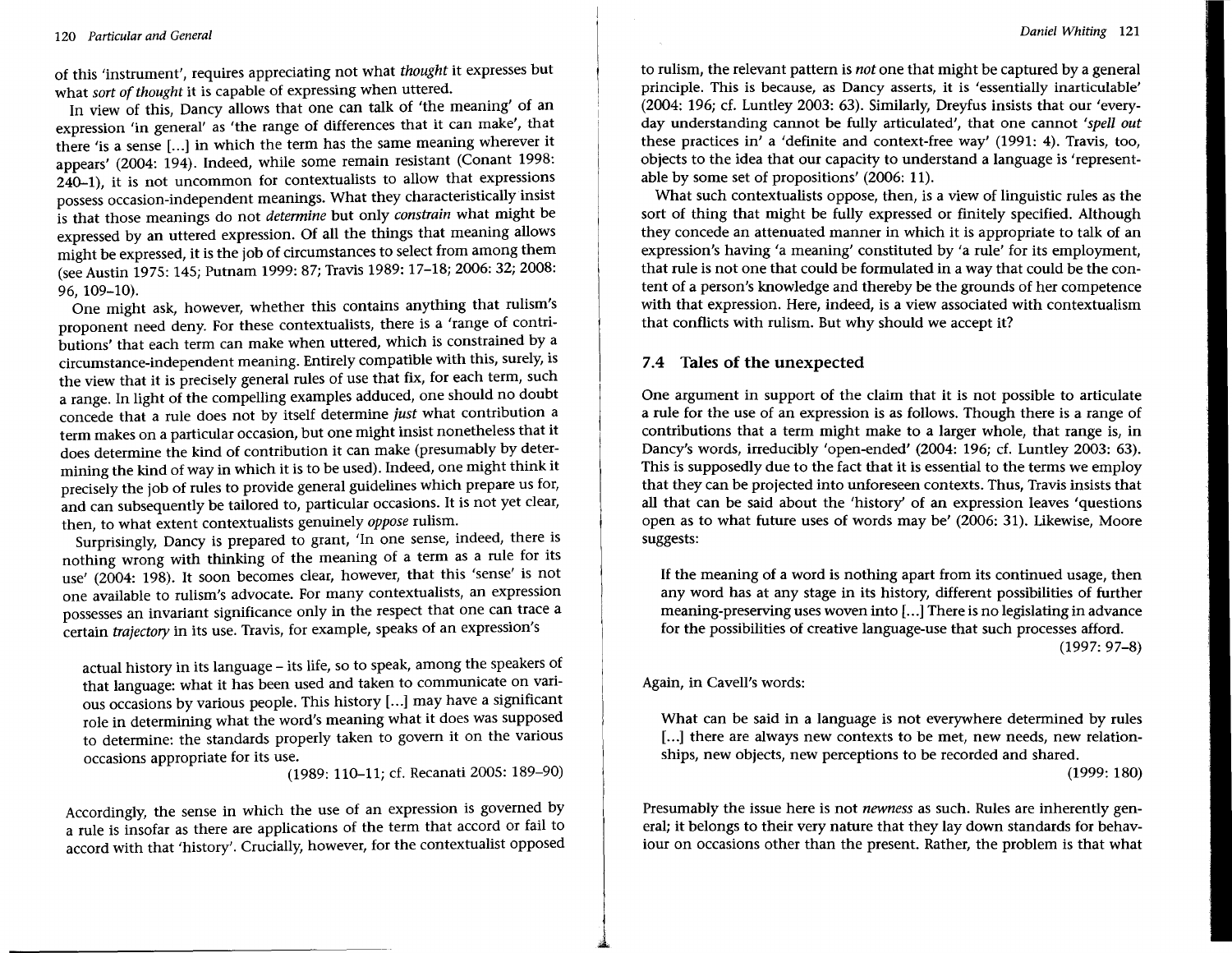is new is (sufficiently often) unanticipated, and so one is unable to turn to a pre-established rule for guidance concerning the employment of a term.

It would not be feasible, the argument continues, to *'limit* words to *certain* contexts, and then coin new ones for new eventualities' (Cavell 1999: 180). As Dancy explains:

We could not run a language in which we needed to invent a new term from every context which did not exactly match up to the defined limitations of the terms we have already in hand.

(2004: 196)

As there is no limit to the number of unforeseeable contexts a competent speaker might project a term into, the rules purportedly determinative of meaning cannot be finitely specified.

Two kinds of case are typically offered in support of this (Dancy 2004: 196ft; Dreyfus 1992: 199; Travis 1989: 291; 2006: 60). First, there might be situations in which, in light of the context, one considers it *correct* to employ an expression even though the condition for its correct use, laid down by its alleged rule, does not obtain. Second, there might be situations in which, in light of the context, one considers it *incorrect* to employ an expression even though the condition for its correct use, laid down by its alleged rule, obtains. Admittedly, not all the cases contextualists appeal to fall into one of these categories. A further sort is that in which a rule, in certain circumstances, seems simply to give out. Consider Wittgenstein's example:

I say "There is a chair". What if I go up to it, meaning to fetch it, and it suddenly disappears from sight?--''So it wasn't a chair but some kind of illusion". ---------But in a few moments we see it again and are able to touch it and so on.<sup>4</sup>So the chair was there after all and its disappearance was some kind of illusion."--But suppose that after a time it disappears again-or seems to disappear. What are we to say now? Have you rules for such cases-rules saying whether one may use the word "chair" to include this kind of thing?

*(PI* §80)

The implied answer is, of course, no. This, however, hardly undermines rulism. It does not follow, from the fact that 'we are not equipped with rules for every possible application of' an expression (ibid.), that we are not equipped with rules full stop.

Note also that in a scenario such as Wittgenstein's, it is not as if the particular circumstances, as opposed to the general rules, provide a determinate indication as to how to apply the expression. Guidance quite generally appears to give out.<sup>6</sup> Of course, it might be possible, with ingenuity or imagination, to garner how to employ the relevant expression on this occasion, but that need not be separable from making out that it accords or fails to accord with a rule. Since cases of this kind do not unsettle rulism, I shall turn to the first of the two sorts of counterexample sketched above.

One might hope that, if any term has a standard meaning in virtue of being subject to a rule of use, 'bachelor' does. Consider:

(R1) Apply 'bachelor' only to unmarried adult men.

No doubt (R1) could guide one's use of 'bachelor' within a limited range of cases. Suppose, however, that Martha has recently separated from her husband, Kieran, who now spends his evenings cavorting at nightclubs and pursuing women shamelessly. Martha might utter, 'That bachelor is having the time of his life'. Here the context appears to call for the application of an expression that violates the supposed rule but, nonetheless, Martha's utterance is readily intelligible and her use of 'bachelor' appropriate given the circumstances. It seems, therefore, that what controls the use of an expression cannot be a rule.

In my view, examples of this kind are hardly decisive. One could accept the possibility of such a scenario but ofter a variety of ways of describing it, all compatible with rulism. Which description is appropriate will depend on the circumstances surrounding each case and how its details are to be fleshed out.

One perspective on the above scenario would be to view (R1) as expressing a norm that holds *ceteris paribus* or 'all things being equal'. This would allow for exceptions to the rule, when circumstances demand (i.e. when all is not equal). In Martha's case, the recent separation from Kieran and his resultant behaviour make this application of 'bachelor' a special case constituting a legitimate exception to the rule.

Regarding proposals of this sort, Dreyfus complains that 'we do not, and could not, spell out what everything else is nor what counts as equal' (1991: 75). This objection is misplaced. Why think that one needs to 'spell out' what the *ceteris paribus* clause allows for? Indeed, it is precisely the role of such a clause to forestall spelling out, and anyone who grasps that it is in place will realise that an indefinite number of appreciable factors might permit exceptions to the rule on a given occasion. Of course, if linguistic rules implicitly or explicitly incorporate *ceteris paribus* clauses, they do not provide definitive guidance with respect to the total use of an expression, but for all that they might provide guidance (and thereby provide the expression with a settled meaning).

A different characterisation of Martha's application of 'bachelor' to Kieran would be to say that though it transgresses the rule for the term's employment, and so does not accord with the expression's meaning, it is nonetheless clear enough given the context *what Martha means,* namely that her husband is having the time of his life by behaving like a bachelor. On this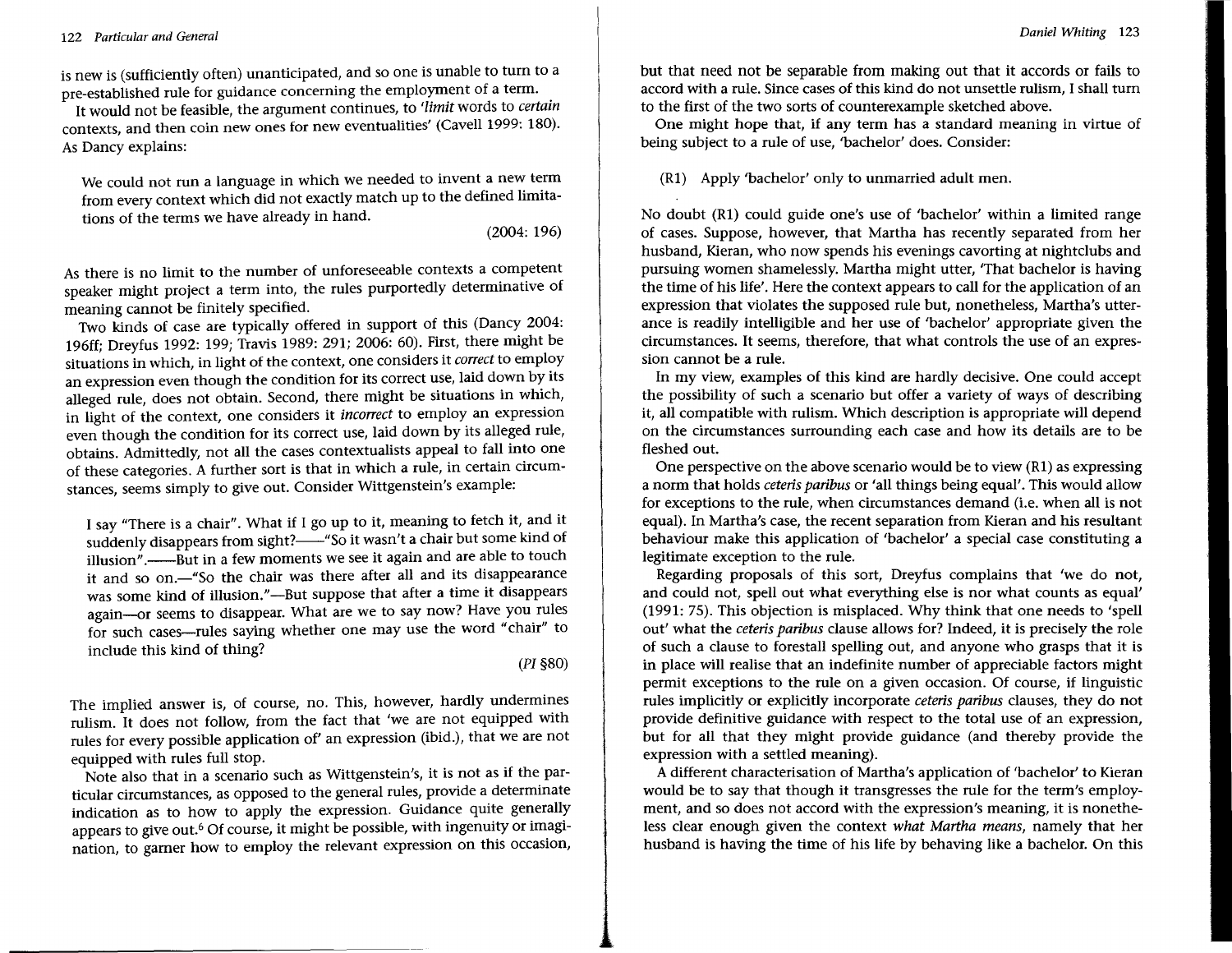story, Martha's utterance is incorrect by the lights of the rule governing 'bachelor' but nonetheless in the circumstances she manages to express a thought that is by distinct standards entirely apposite. Moreover, on this account, Martha's expressing the thought she does in this context *exploits* the fact that there is a practice of using 'bachelor' according to (R1); that is, though Martha's meaning what she does on this particular occasion is at odds with the general rule, it is parasitic upon it.

Alternatively, one could do justice to the intuition that Martha's use of 'bachelor' is justified by maintaining that her husband is effectively unmarried (one may apply 'unmarried' to him). In light of Kieran's behaviour one might judge that, certificate notwithstanding, he no longer qualifies as a husband. In view of this, Martha's use of the term accords with the rules governing it. This suggests that the propriety of employing an expression depends not only on what according to the rule is the condition for its correct use but in addition what in the circumstances one would reasonably take to count as satisfying those conditions. I shall return to this later.

Finally, perhaps Martha is best interpreted as tacitly *revising* the standards for the use of the expression 'bachelor' and so (given rulism) as altering how it is to be understood, perhaps to mean *voracious male.* This would be to view her linguistic behaviour as implicitly presenting itself as exemplary, as laying down a precedent for future use. Moreover, there is no barrier to recognising that the new rule her performance institutes is parasitic upon that which we can suppose to have previously been operative.

I have suggested ways available to rulism's defender of characterising a case such as Martha's, each of which might, depending on the circumstances, be the natural one to give and none of which appears particularly strained or ad hoc. The contextualist opponent must provide some reason to think that none could be appropriate.

Consider now the converse kind of case. (R1) might provide guidance as to how to employ 'bachelor' within a limited range of cases, but suppose one is in the situation of deciding whether to apply 'bachelor' to a non-standard or novel case that the rule does not seem to anticipate, such as the Pope. The Pope is an unmarried adult male but, arguably, when describing or referring to him, one would and should not employ the term 'bachelor'. Since competent speakers are able to judge correctly that 'bachelor' is not to be projected into a circumstance with respect to which the rule above provides no suitable guidance, and since one would typically expect a competent speaker to be able to do so, grasp of meaning cannot be founded upon grasp of such a rule.

Once again, however, this sort of example is hardly decisive. One could accept the possibility of such a scenario but offer a variety of ways of describing what is going on, all compatible with rulism (some are similar to those above, and so can be discussed briefly).

One way to accept that this situation might occur while maintaining that there are rules governing the use of 'bachelor' would be, once more, to view the norm expressed by (R1) as holding *ceteris paribus.* The suggestion, then, would be that a case involving the Pope is not one in which all is equal (insofar as he is not eligible for marriage).

Alternatively, one might insist that strictly-speaking, given the rule for its employment, applying 'bachelor' to the Pope is correct, though in the circumstances (given the Pope's ineligibility for marriage) one can appreciate why a competent speaker who appreciates not only the meanings of words but the dynamics of communicative exchange would be reluctant to do so. Typically, to apply 'bachelor' to a person would generate an expectation or, in Gricean terms (1989), *conversationally implicate* that the relevant person is eligible for marriage. Learning that the individual is the Pope would frustrate this expectation or clash with the conversational implicature. Hence, though it would not be improper to apply 'bachelor' to the Pope by the lights of the linguistic rule, it might nonetheless, in light of the conversation, be misleading. In short, it is *semantically* right but *pragmatically* wrong.

A further pOSSibility would be to view the decision not to employ 'bachelor' in this instance as implicitly changing the rules to which 'bachelor' is subject, as setting precedent for subsequent applications. Perhaps the rule thereby instituted requires that 'bachelor' be applied only to *eligible* unmarried men. Insofar as this alters the rule to which the use of the term is subject, the meaning changes accordingly.

Finally, adopting a more offensive rather than defensive position, the contextualist needs to provide reason to think that a putative counterexample of the above kind is not just a product of the way the specific example is set up, i.e. the particular rule-formulation offered. Nothing so far suggests that one could not arrive at a more inclusive, and so accurate, specification of a rule that provides for all eventualities, perhaps:

(R1\*) Apply 'bachelor' only to eligible unmarried adult men.

An argument is needed to demonstrate that in *principle* this could not be done, that no matter how much one packs into the rule, it would still not provide for all contexts. It is hard to imagine how one might establish this simply by appeal to examples of rules that lack the required comprehensive coverage. In the absence of such an argument, we have no reason to think that the standards for the use of 'bachelor' (or any other term) are limitlessly open-ended, and thereby inarticulable.

I have suggested ways available to rulism's defender for characterising a case such as that above, each of which might, depending on the circumstances, be the natural one to give and none of which appears particularly strained or ad hoc. The contextualist opponent must provide some reason to think that none would or could be appropriate.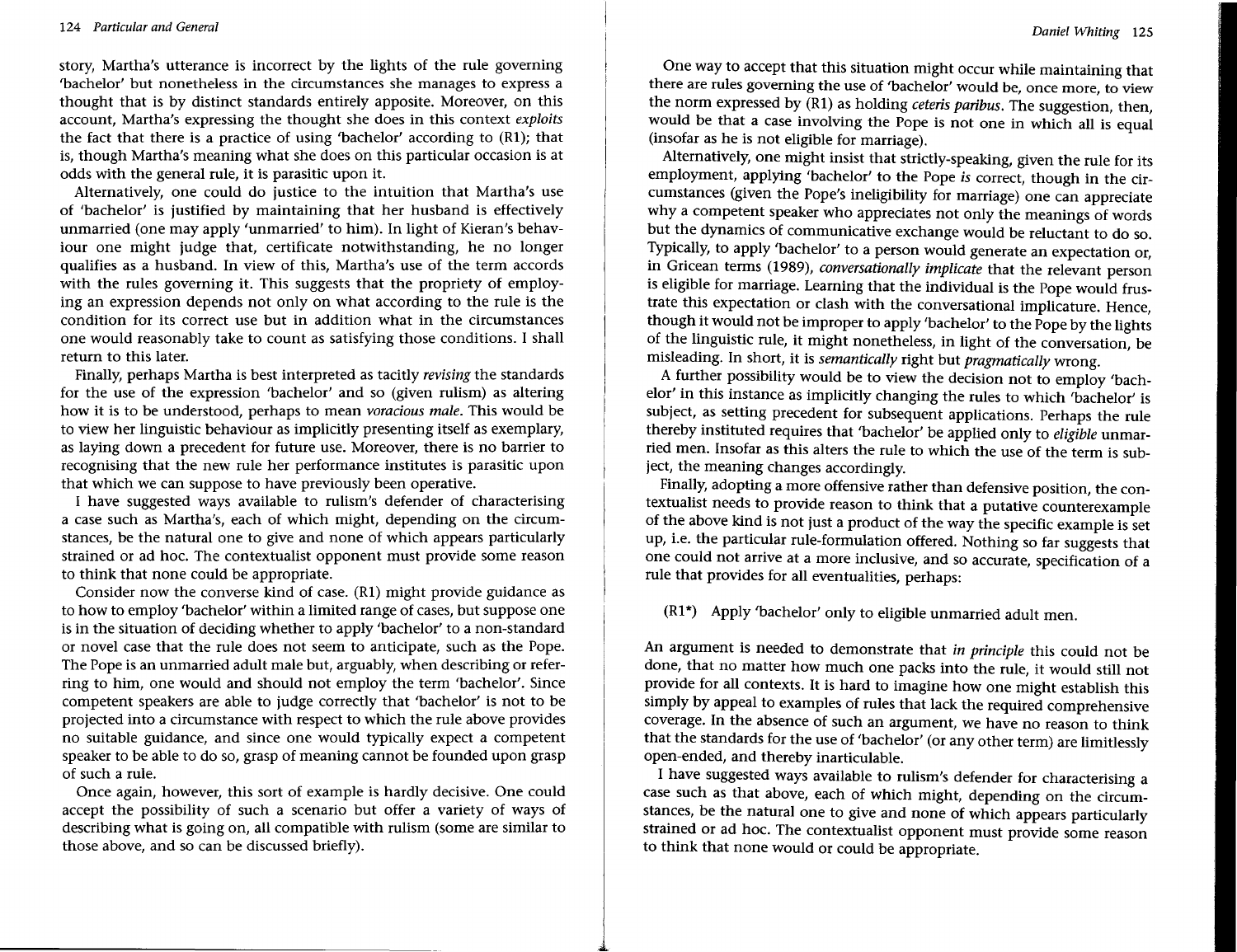So, the two kinds of example fail to undermine rulism. The contextualist critic needs to show that these cases cannot be described in a way that reveals them to be compatible with the idea that there are rules governing the use of expressions (and that thereby determine their meanings). I suspect that, if the contextualist could adduce these additional considerations, she would *already* have to hand a principled argument against rulism, and hence have no need to proceed via counterexamples. In any case, nothing so far has been done to show it is not possible to articulate rules for the use of expressions that competent speakers grasp.

## 7.5 **Endlessly whirling**

Considerations of the above kind do not get to what the contextualist sees as fundamentally problematic about the idea of linguistic rules. Dancy suggests that, ultimately, what rulism's proponent fails to appreciate, with respect to the use of a term, is that

What determines the rights and wrongs of using this term in that unusual case is at least partly the other features of the case - or the other terms it seems right to use in it.

The point here is not that a rule laying down conditions for correct use might not anticipate all circumstances, but rather that whether those conditions could be said to obtain is *itself* a circumstantial matter. Hence, 'The whole thing whirls on endlessly, without any fixed points' (2004: 196-7). This line of thought is explicit in Travis:

A rule imposes a statable condition on doing something [...] A condition may admit of understandings. Where it does, the rule by itself, independent of circumstances for applying it, does not tell us what, or which of several things, to do.

Thus, if there were such a thing as a semantic rule, it would not 'settle correct use' (2000: 212). If so, rules cannot provide guidance with respect to the use of a term, and so a competent speaker's understanding of that term cannot consist in grasp of such a rule.

By way of illustration, consider:

(R2) Apply 'stool' only to items of furniture with no back support designed for sitting on.

Does this rule settle, for any object, whether 'stool' correctly applies to it? Well, it *does* fix the conditions under which 'stool' may apply, namely when an object is an item of furniture with no back support designed for sitting on. However, as the contextualist would rightly point out, whether *those*

conditions obtain - whether in turn one would or should apply 'item of furniture with no back support designed for sitting on' to an object - will depend on other features of the context. Imagine, for example, that one is faced with a log by a campfire. Whether one judges it correct to apply 'stool' to it will depend on whether one considers an item 'furniture' if it is only to be used once, or whether one counts rolling a log into place with one's foot 'designing', which may in turn depend on how carefully the log was selected and moved. Nothing in the rule itself could settle those matters. Thus, whether an expression properly applies depends on features of a context whose obtaining in turn depends on features of a context, and so on 'endlessly'.

One cannot get around this apparent difficulty by insisting on specifying the alleged rules homophonically. Consider:

(R2\*) Apply 'stool' only to a stool.

'Stool' as it occurs on the right-hand side of this rule when uttered on a particular occasion might admit of various understandings. Thus, whether or not the condition (R2\*) expresses for the correct use of an expression obtains is itself a circumstantial matter.

It is because considerations of this kind apply quite generally to any expression that rulism's contextualist opponent suggests that linguistic competence cannot, at least in most cases, be finitely articulated.

Surely, however, all rulism's advocate need hold is that a rule determines which features of a situation call or allow for the application of an expression. She does not also demand that the rule settle whether *those* features may themselves be said to obtain (although other rules might do so). In the present case, the rule fully determines that,  $if$  it is appropriate to apply 'item of furniture with no back support designed for sitting on', then it is correct to apply 'stool'. The fact that context (rather than the rule in question) determines whether the antecedent of that conditional obtains is entirely consonant with the idea that such a rule is in force and might be articulated.

Consider, as another illustration,

(3) The room is tidy.

If uttered when standing in a teenager's bedroom, (3) might express a truth. If uttered in a room visually indistinguishable but in an expensive hotel, (3) might express a falsehood. If one accepts that these possibilities are genuine, one must accept that 'tidy' does not make an invariant contribution to the contexts in which it appears on each occasion of its use. To this extent, contextualism is correct. But this is entirely compatible with there being a rule that determines the *sort* of contribution 'tidy' makes, by fixing the way in which it is to be employed, say: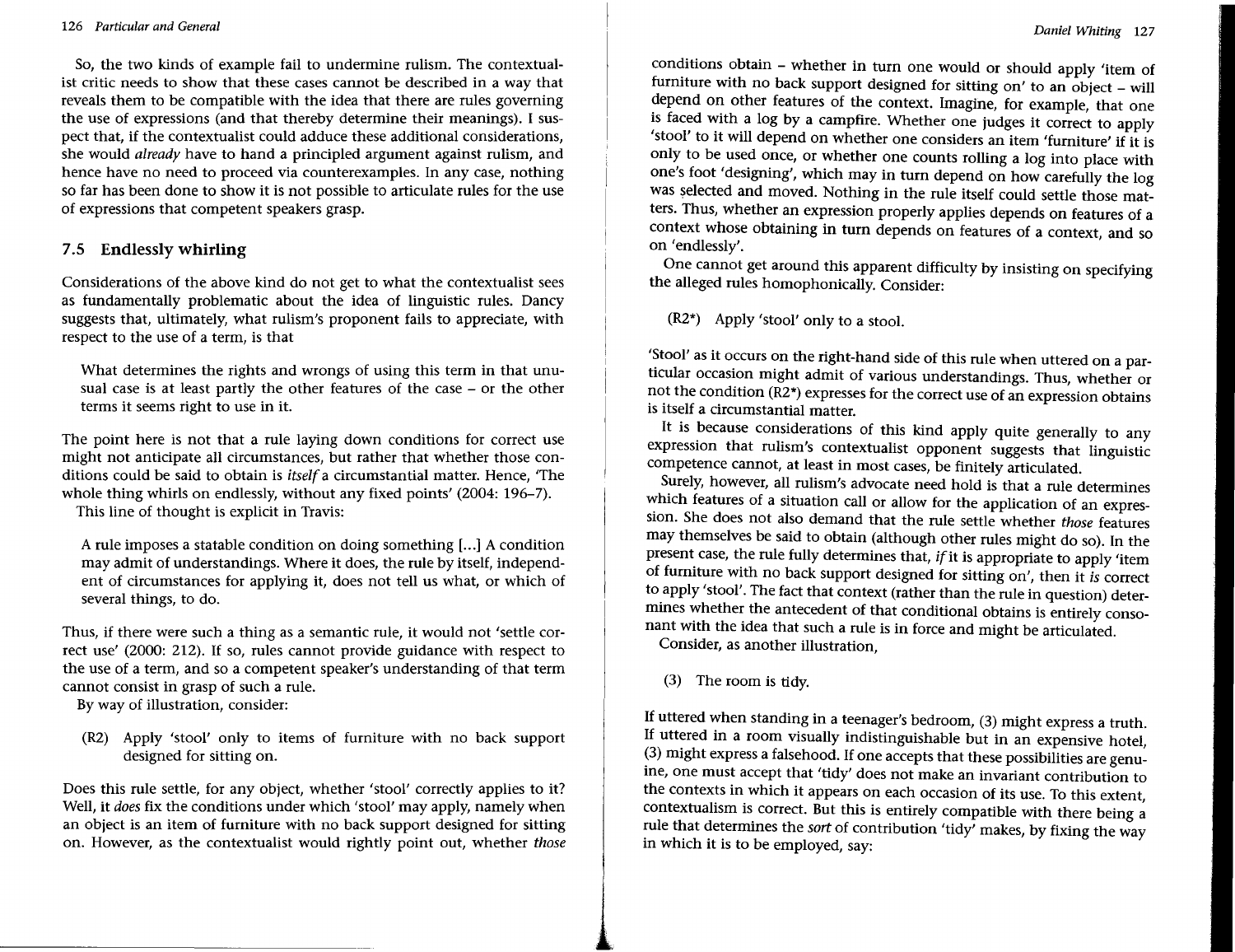# (R3) Apply 'tidy' to something only if it is neat, orderly and uncluttered.

Of course, whether one would say of something that it is neat, orderly and uncluttered - what counts on a certain occasion as according with the rule - will in turn depend on the circumstances. But the proponent of rulism need only hold that the general principle determine the kind of conditions under which an expression applies (and so what kind of contribution it might make); she need and surely would not also hold, excessively, that it determine the exact conditions under which those conditions actually obtain (and so precisely what contribution the term makes), and so on 'endlessly'. If one only asks of a rule that it fulfil the more modest role, to be supplemented by the salient facts of the circumstances, there is no reason to think that it must be inexpressible.

The following consideration was offered in support of the claim that no rule for the use of an expression could be finitely articulated: a rule lays down what is to count as the conditions for the correct application of an expression, but whether those conditions obtain itself depends on context, and so on without limit. But, I responded, laying down under what conditions a certain form of behaviour counts as correct is just what one should expect of a rule; one should not also expect it in turn to provide guidance as to when those conditions are met. Rulism does not require of a given rule, as Dreyfus seems to suppose, that its 'conditions of application are stated in the rule itself' (1991: 75).

#### 7.6 Senseless sense

In this section, I shall introduce a quite distinct argument against the idea that 'by specifying [...] rules one can identify in advance which combinations of words are licensed and which prohibited' (Conant 2001: 52), an argument also invoking contextualist considerations.

According to rulism, general principles determine how expressions are to be employed. I have treated this as one with the idea that one might *violate* such principles, largely because it is hard to understand how there might be correct use without the possibility of incorrect use. However, certain contextualists think that this view commits one to a suspect account of *nonsense* and take this to undermine rulism. Specifically, it appears to lead to the view that it is the *sense* of an uttered expression that is *senseless!* Why this should be so may not be obvious, so I shall spell it out.

Suppose Alex utters:

(4) That drake is female.

A proponent of rulism might wish to view this as breaching the rules governing 'drake'. One might think that such rules proscribe combining 'drake'

with 'is female' and require that one only apply it to male ducks. It is this diagnosis, to which rulism seems inevitably to lead, that allegedly involves a suspect view of nonsense.

According to Conant, if one thinks that nonsense results when a sentence is 'composed of intelligible ingredients combined in an illegitimate way', one thereby views that sentence as expressing 'a logically incoherent' or 'impossible thought' (1998: 247). In turn, Conant continues, this is to think that the sentence 'has a fully determinate kind of sense but the kind of sense that it has is nonsense' (2001: 23), that there is 'something determinate' that a person *'cannot* mean by his words' (1998: 250), and so, in Witherspoon's words, that nonsense is somehow 'a function of what [a sentence] says' (2000: 324). It goes without saying that this conception of nonsense - as a kind of sense that lacks sense - is nonsensical.

One might wonder, however, why thinking of nonsense as sometimes resulting from expressions used in a way that violates the rules governing them commits one to any such view of nonsense. The line of thought appears to be as follows. In diagnosing Alex's utterance of (4), the proponent of rulism continues to view 'drake' as it occurs on that occasion as being the same word as might typically be used by an English speaker when talking of a male duck, i.e. the word that means drake and is (because it is) governed by the rules mentioned above. Hence, that theorist is supposing that we understand what 'drake' means, as employed by Alex, and *because of that,* we can appreciate that it is here being used in a way that violates the rules governing it, that is, can understand that Alex's utterance is nonsensical. But this verdict requires, as Witherspoon says of a similar example, that one 'determine which [meaningful expressions] are in play in the utterance under consideration', which in turn 'requires interpreting her utterance' as a whole and hence attributing some kind of sense to it (2000: 342). In order to ascertain what expressions with what meanings occur one must see how they are being employed in their sentential context, and hence one must find some sense in that context.

Were rulism committed to this account, it would indeed be in trouble. But it is hardly compulsory. In order to determine which expressions with what meanings are occurring in the sentence uttered, one does not have to view that sentence as having a kind of quasi-meaning. Instead, one might simply ask the speaker which expressions she used, or intended to use. Conant tends to dismiss such a move as 'psychologistic' (1998: 231; 2001: 32-3), but this is weak. While certain conceptions of the role that a subject's psychological states play in determining the meanings of the expressions she employs are no doubt suspect, it would be an overreaction, to say the least, to divorce meaning entirely from subject's intentions, and psychological attitudes more generally (ct. Glock 2004: 230).

Witherspoon offers a reason for doubting the availability of a subject's intentions in this instance, on the grounds that one 'cannot specify the goal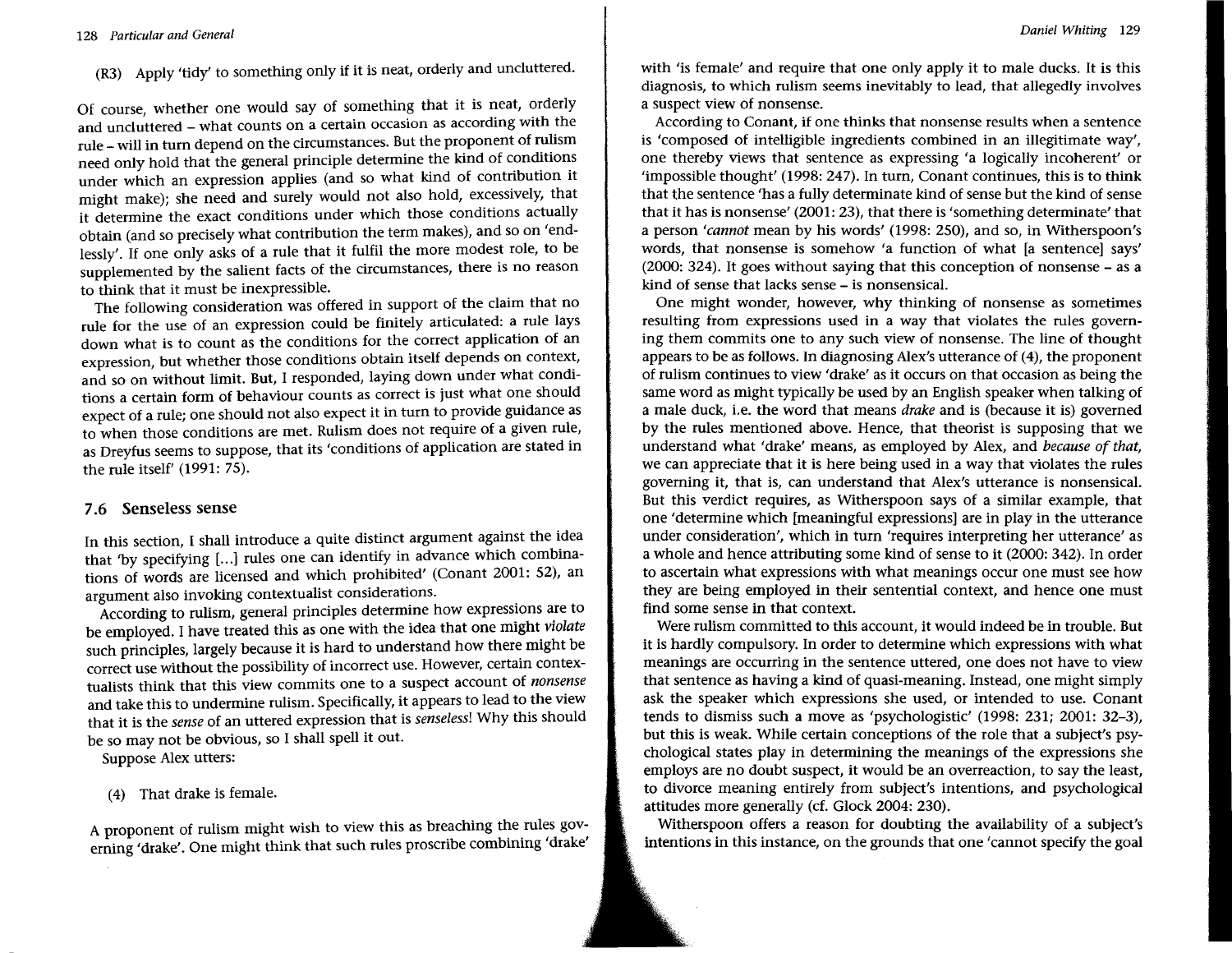which the speaker is trying to reach' (2000: 343) and so the content of her intention. With regard to Alex, one cannot say what Alex is trying to mean in uttering (4) because *ex hypothesi* the rule prevents there being any such meaning.

This observation is correct but its force rests on an unduly restricted account of what the pertinent intention would be. Rather than specify what the speaker means to say, one might merely specify the rule she is intending to follow or subjecting herself to (which might anyway be evident from her behaviour).

The worry informing resistance to this could stem from a perceived internal tension in rulism. Its advocate wants to hold, first, that the relevant rules are constitutive of an expression's meaning and, second, that one can use that expression in a way that violates the rule (from which results nonsense). The first claim, however, appears to preclude the second. If one is not following the rule for the use of an expression, one is not using *that* expression (but just a sign that resembles it).

This, however, involves a misrepresentation of rulism.<sup>7</sup> What is constitutive of the expression's meaning is that in *general* its employment is *governed* by a rule, not that on a *particular* occasion it is employed in *accordance* with the rule. Thus, there is no tension in rulism. 'Drake' as it occurs in (4) is still subject to the pertinent principles, even though so using it fails to meet the standards they impose. One is therefore able to identify the meaning of 'drake' as it occurs in (4), not *per impossible* by making sense of the whole in which it is found, but by determining what rule governs its use (which in this instance is breached).

What seems, ultimately, to be the guiding thought underlying the rejection of the idea that one can determine what expressions occur in a sentence that fails to express anything (and so what rules are operative) by appeal to what expressions the speaker intends to use - or, more fundamentally, what rules she intends to be subject to - is a version of *contextualism*. According to it, a word's meaning consists in its contribution to the expression of a significant proposition, and so a word only has meaning in the context of a meaningful sentence. In turn, a sentence's meaning consists in its contribution to a context of significant activity, and so that sentence only has meaning as used on a particular occasion (Conant 1998: 233; Witherspoon 2000: 323-4). Thus, as Conant remarks, 'one can identify the contribution the senses of the parts of a proposition make to the sense of a whole only if the whole has a sense' (2000: 194). For this reason, to think that the expressions that make up (4) are subject to but used in breach of rules is to think that (4) has a certain kind of senseless sense.

The problem with invoking such a version of contextualism in an argument against rulism is that it is simply question-begging. To think that an expression only has a meaning in a particular context is just to think that an expression does not have a context-invariant meaning determined by the rules for its employment, and so to assume rather than show that rulism is false. Contextualism, of this sort, should be the conclusion of the argument, not among its premises.8

In the absence of an independent argument in favour of this version of contextualism, there is no reason to think that endorsing rulism - and its associated idea of violating the rules for the use of expressions - commits one to a suspect view of nonsense. One can determine which expressions, with which meanings, are used in an utterance of a sentence like (4) without purporting to make sense of it, namely by reference to the rules the utterer takes herself to be answerable to.

#### **7.7 Conclusion**

I have sought to pursue a conciliatory line, to show how a proponent - like Wittgenstein – of the view that there are meaning-determining rules governing the use of expressions can accommodate the kind of occasion-sensitivity that the contextualist  $-$  like Wittgenstein  $-$  insists pervades language-use. The specificity of what is expressed in the employment of an expression in particular circumstances is not at odds with the generality of principles. There is, then, no tension in Wittgenstein's apparent readiness to advance both rulism and contextualism.

Maintaining this, however, requires making concessions that might undermine the explanatory ambitions of certain theorists, such as that linguistic rules allow of exceptions or revision, that operating with them requires varying degrees of imagination and judgement, and that they could only be applied by creatures with the appropriate sensitivity to the salient features of a context. Thus, one can consistently agree both with rulists and with contextualists like Dreyfus who reject the idea that understanding could be captured by reference to rules that involve 'no *ceteris paribus* conditions', for which there is no 'question of interpretation involved in their application', and that might be operative 'independently of the awareness of a conscious subject' (1982: 10-12).

#### **Notes**

- \* For comments on earlier versions of this material, I am grateful to Emma Borg, Denis McManus and Genia Schonbaumsfeld.
- 1. See references to Wittgenstein in: Cavell 1999; Conant 1998; Dreyfus 1991; Luntley 2003; Putnam 1999: 87-8; Recanati 2005; Searle 1983; Travis 1989; Witherspoon 2000. Dancy (2004) does not mention Wittgenstein, although he cites Cavell.
- 2. For a critical assessment of contextualism, see Cappelen and Lepore 2005.
- 3. Some, though by no means all, of what follows draws on and builds considerably upon the all-too-brief remarks in Whiting 2007.
- 4. The first example is Travis's (1989: 18-19).
- 5. In (2002), Moore seems to lean towards the kind of position I outline here.